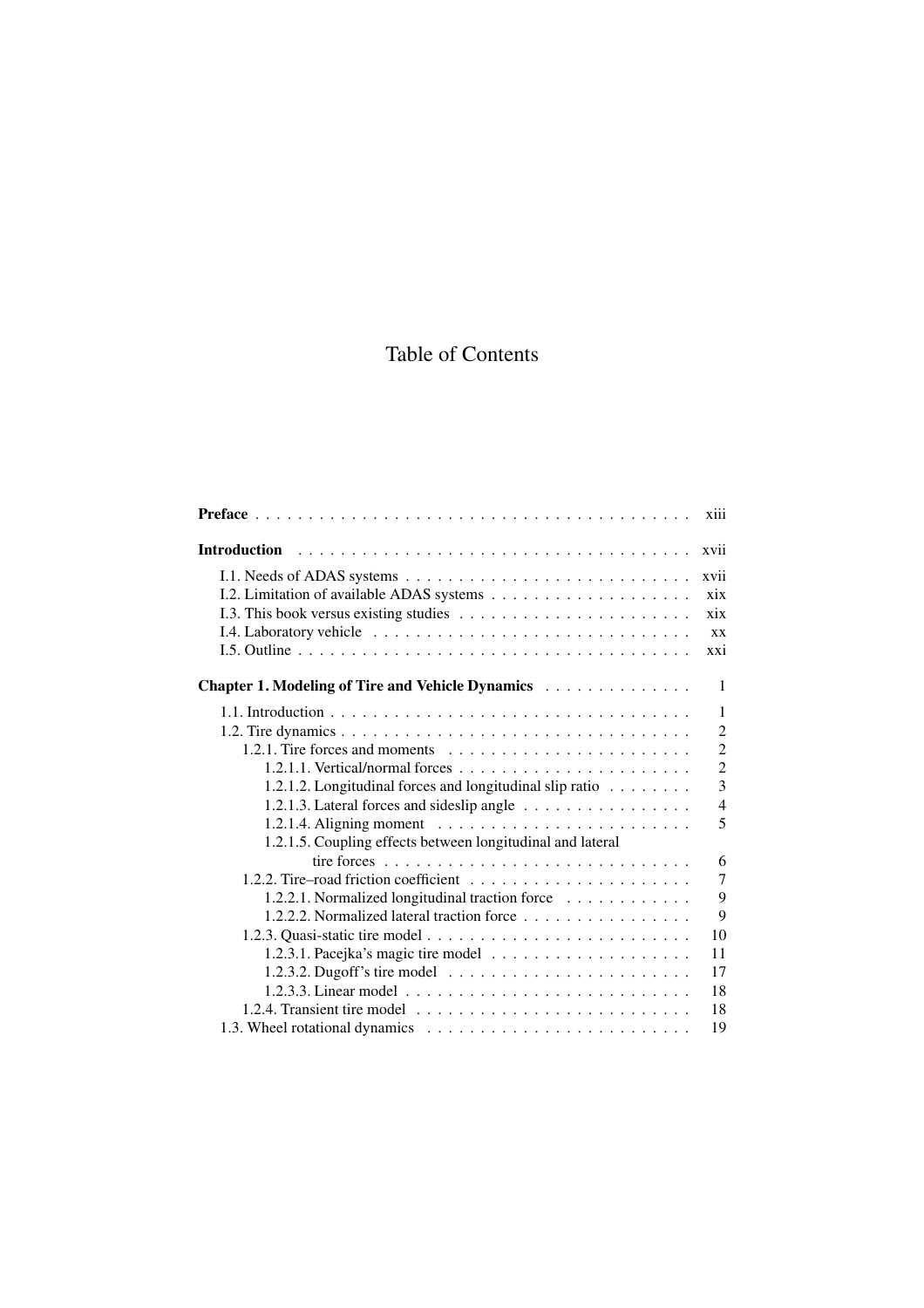## viii Vehicle Dynamics Estimation using Kalman Filtering

|                                                                                             | 20 |
|---------------------------------------------------------------------------------------------|----|
|                                                                                             | 20 |
|                                                                                             | 21 |
|                                                                                             | 22 |
|                                                                                             | 23 |
|                                                                                             | 23 |
|                                                                                             | 25 |
|                                                                                             | 25 |
| 1.4.2.2. Wheel-ground vertical forces calculation                                           | 27 |
|                                                                                             | 30 |
| 1.4.3. Roll dynamics and lateral load transfer evaluation                                   | 31 |
|                                                                                             | 34 |
|                                                                                             |    |
| Chapter 2. Estimation Methods Based on Kalman Filtering                                     | 37 |
|                                                                                             | 37 |
| 2.2. State-space representation and system observability                                    | 38 |
|                                                                                             | 39 |
|                                                                                             | 39 |
| 2.3. Estimation method: why stochastic models?                                              | 40 |
| $2.3.1.$ Closed-loop observer $\dots \dots \dots \dots \dots \dots \dots \dots \dots$       | 41 |
| 2.3.2. Choice of the observer type $\ldots \ldots \ldots \ldots \ldots \ldots \ldots$       | 42 |
|                                                                                             | 43 |
|                                                                                             | 44 |
|                                                                                             | 46 |
|                                                                                             | 46 |
|                                                                                             | 48 |
| 2.7. Illustration of a linear Kalman filter application: road profile                       |    |
|                                                                                             | 50 |
|                                                                                             | 50 |
|                                                                                             | 51 |
| 2.7.3. Experimental results: observer evaluation                                            | 53 |
|                                                                                             | 53 |
| 2.7.3.2. Comparison with GMP signal                                                         | 56 |
|                                                                                             | 59 |
|                                                                                             |    |
| Chapter 3. Estimation of the Vertical Tire Forces                                           | 61 |
|                                                                                             | 61 |
|                                                                                             | 62 |
| 3.2. Algorithm description $\ldots \ldots \ldots \ldots \ldots \ldots \ldots \ldots \ldots$ | 62 |
| 3.3. Techniques for lateral load transfer calculation in an open-loop                       |    |
|                                                                                             | 64 |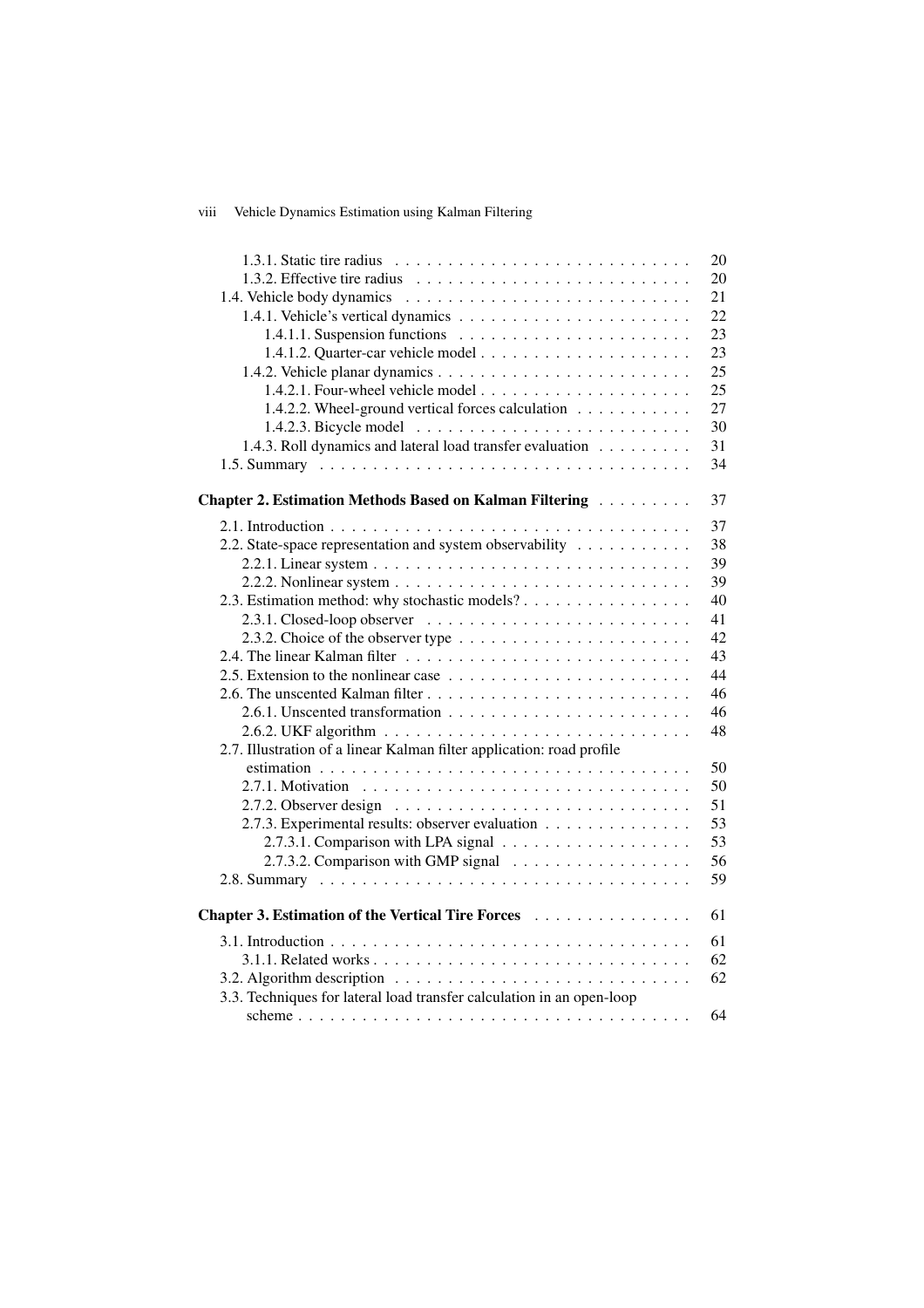|                                                                        | 65  |
|------------------------------------------------------------------------|-----|
|                                                                        | 65  |
|                                                                        | 66  |
| 3.4. Observer design for vertical forces estimation                    | 67  |
|                                                                        | 69  |
|                                                                        | 70  |
|                                                                        | 72  |
| 3.6. Analysis concerning the two-part estimation strategy              | 73  |
|                                                                        | 74  |
|                                                                        | 74  |
| 3.8.1. Experimental validation of the vehicle's weight identification  |     |
|                                                                        | 75  |
| 3.9. Detection of rollover avoidance: LTR evaluation                   | 76  |
|                                                                        | 78  |
|                                                                        | 80  |
|                                                                        | 81  |
|                                                                        | 82  |
|                                                                        | 82  |
|                                                                        | 86  |
|                                                                        | 87  |
|                                                                        | 93  |
| 3.10.4. Comparison between linear and nonlinear observers:             |     |
| $O_{F_zL}$ versus $O_{F_zE}$                                           | 93  |
|                                                                        | 94  |
|                                                                        | 94  |
|                                                                        | 97  |
|                                                                        | 99  |
|                                                                        |     |
| Chapter 4. Estimation of the Lateral Tire Forces                       | 101 |
|                                                                        | 101 |
| 4.2. Background on lateral force parameters calculation                | 102 |
|                                                                        | 103 |
|                                                                        | 104 |
|                                                                        | 105 |
|                                                                        | 106 |
|                                                                        | 106 |
| 4.3. Lateral force reconstruction in an open-loop scheme               | 107 |
| 4.3.1. Test at low lateral acceleration level                          | 108 |
| 4.3.2. Test at high lateral acceleration level                         | 112 |
| 4.4. Techniques for lateral tire force evaluation                      | 112 |
| 4.5. Estimation process for sideslip angle and individual lateral tire |     |
|                                                                        | 115 |
|                                                                        |     |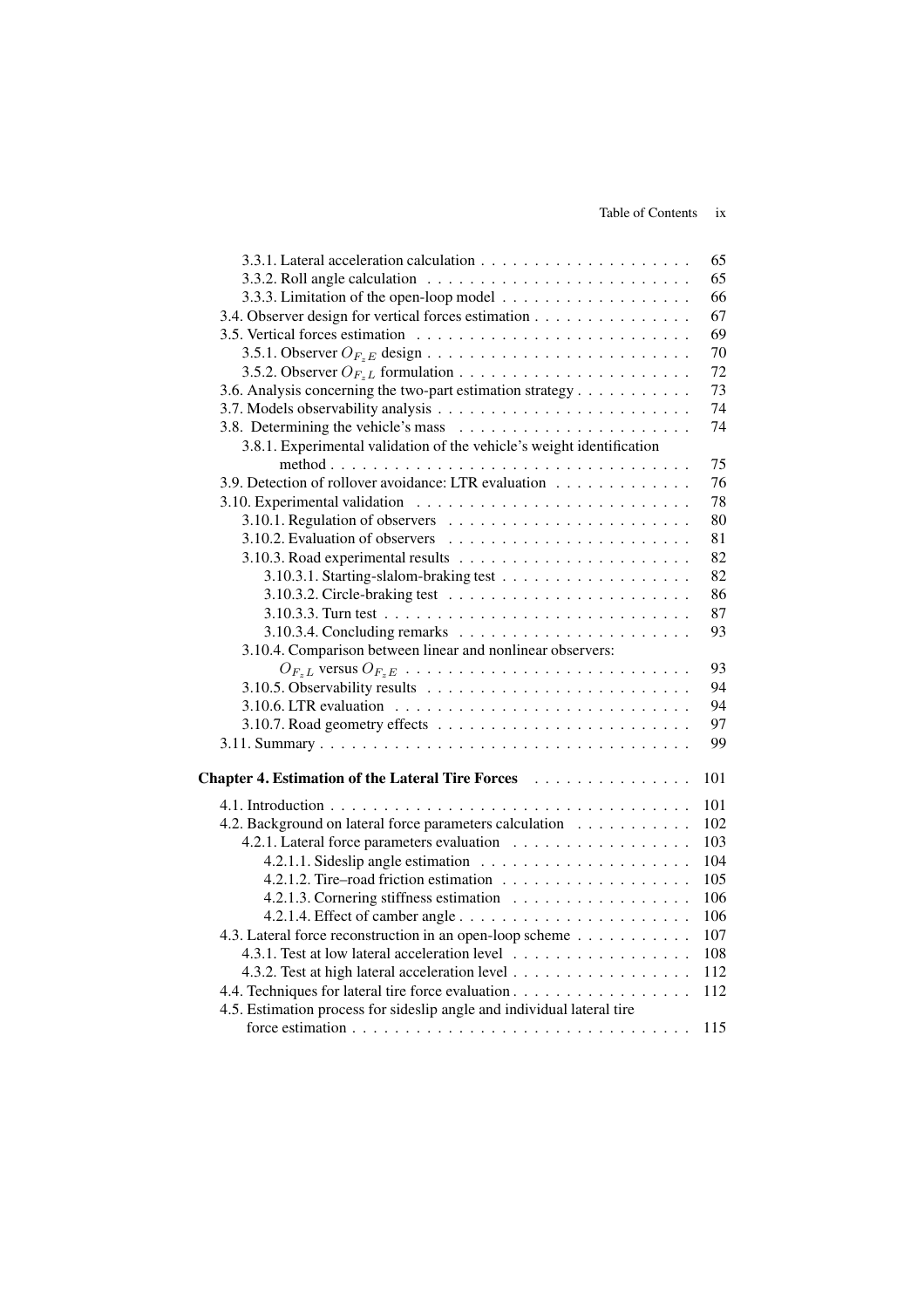## x Vehicle Dynamics Estimation using Kalman Filtering

| 116<br>117<br>118<br>119<br>4.5.5. Further consideration for the cornering stiffness $C_{\alpha}$<br>120<br>4.5.6. Lateral force observers: state-space representation<br>121<br>124<br>124<br>4.5.9. Sensitivity analysis of the sideslip angle estimation<br>125<br>125<br>128<br>128<br>132<br>137<br>141<br>143<br>4.7.6. Concluding remarks on experimental results<br>152<br>153<br>153<br>154<br>4.8.1. Robustness with respect to road friction variation<br>156<br>158<br>159<br>159<br>159<br>160<br>164<br>164<br>165<br>167<br>168<br>169<br>179<br>185<br>5.5.4. Concluding remarks $\ldots \ldots \ldots \ldots \ldots \ldots \ldots \ldots \ldots \ldots$<br>199<br>200<br>201<br>203 |  |
|------------------------------------------------------------------------------------------------------------------------------------------------------------------------------------------------------------------------------------------------------------------------------------------------------------------------------------------------------------------------------------------------------------------------------------------------------------------------------------------------------------------------------------------------------------------------------------------------------------------------------------------------------------------------------------------------------|--|
| <b>Chapter 5. Embedded Real-Time System for Vehicle State Estimation:</b><br>Experimental Results (and a subset of the set of the set of the set of the set of the set of the set of the set of the set of the set of the set of the set of the set of the set of the set of the set of the set of the set<br><b>APPENDICES</b>                                                                                                                                                                                                                                                                                                                                                                      |  |
|                                                                                                                                                                                                                                                                                                                                                                                                                                                                                                                                                                                                                                                                                                      |  |
|                                                                                                                                                                                                                                                                                                                                                                                                                                                                                                                                                                                                                                                                                                      |  |
|                                                                                                                                                                                                                                                                                                                                                                                                                                                                                                                                                                                                                                                                                                      |  |